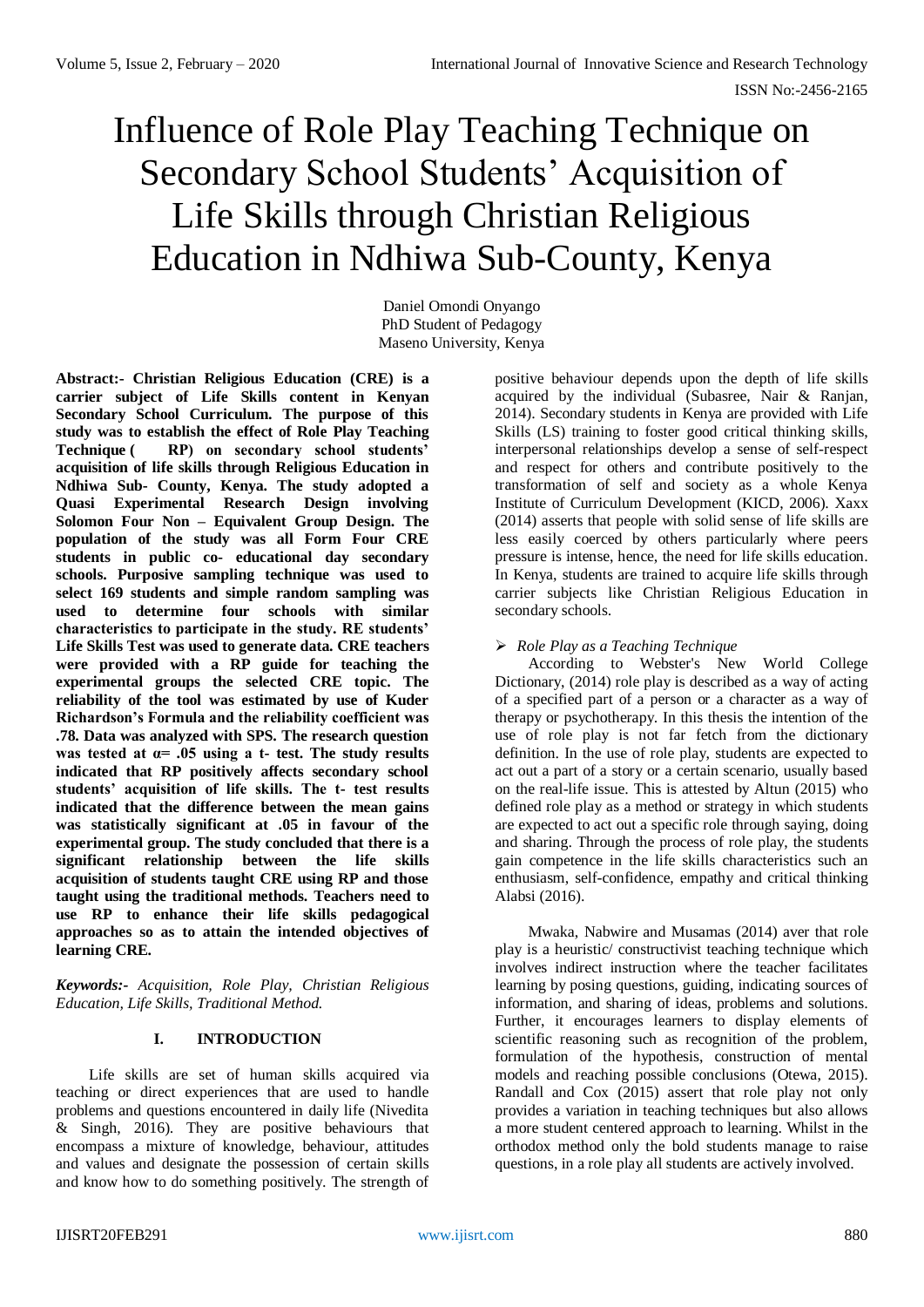#### ISSN No:-2456-2165

By getting students to play roles, they come to feel issues, experience tension and conflict and enter into bargaining and cooperation. As a means of increasing students' participation, role play can stimulate interest in the subject and encourage students to continue reading. Role play is a very well-known teaching method that helps students to become familiar with their natural environment where society dwells. This is because role play that is introduced at the beginning of learning can prepare learners to deal with situations that they would come across in their future endeavours (Sullivan & Clarke, 2013). Put together with the objectives of learning life skills, role play facilitates life skills enhancement among the learners.

## *Religious Education and Life Skills*

Debate on the place and purpose of Religious Education (RE) was vigorously pursued in Britain in the 19<sup>th</sup> century and even generated a lot of research work (Lord & Barley, 1973). For more than half a century after 1870 Education Act, the main question remained to be how RE was to be offered in the country's schools. By 1944, school curriculum in Britain was conceived as two foldsecular instruction and religious instruction. Distinction was made between evangelization and education, as the former was affecting religious teaching in the country's schools.

Religious education has been an important subject of study in USA because of its role in equipping learners with LS (Eric, 1994). It was first conceived as Comparative Religion or Science of Religion in the early years of its inception as a discipline in the 1950s. Hull (1982) notes that by the second half of the  $20<sup>th</sup>$  century the study of religion had become a prominent and important field of academic inquiry. This made several state agencies and local school districts to create mandates and guidelines regarding the teaching of religion (Eric, 1994).For instance, California were among the first to publish the handbook on life skills, civic education and teaching about religion. The National Council for Social Studies gave a statement on its position about religion that stated that knowledge about religion was not only a characteristic of an educated person, but it was also necessary for understanding and living in a world of diversity (Eric, 1994).

The Kenyan secondary Religious Education syllabus, Kenya Institute of Education ( [KIE], 2002) provides the following as the objectives of teaching CRE: acquire social, spiritual and moral insights to think critically; and to make appropriate decisions in rapidly changing society, appreciate and respect their own; and other peoples' culture, acquire the basic principles of Christian living; and develop a sense of self-respect and respect for others, promote international consciousness through the understanding of universal brotherhood and sisterhood; and contribute positively to the transformation of self and society as a whole.

However, (Bowen & Karanja, 2012) contend that the Kenyan learning institutions have been plagued with students' characters that does not indicate life skills

competency. Cases of students' bullying others, theft cases, strikes, students' fights dominate the learning institutions despite the teaching of religious education which is viewed as a carrier subject to life skills. Oyaro (2009) adds that Kenyan reform institutions are full of the students who should belong to secondary schools rather than penitentiary. Peace Net- Kenya (2007) reported that students in Ndhiwa Sub- County were being used by the politicians to disrupt meetings organized by the leaders.

Teachers are the implementers of the Life Skills (LS) curriculum. Their teaching strategies towards the life skill objectives affect the learner LS acquisition. Role play allows teachers to make their teaching engaging, active, real, and student – centered to achieve their teaching and learning goals. CRE has not adequately achieved its intended objectives (Makewa & Ngussa, 2018; Kowino, 2012). Failure of CRE to achieve its objectives may perhaps be attributed to teachers' instructional techniques. This study investigated the influence of Role Play teaching technique on Secondary school students' acquisition of life skills through RE curriculum.

# **II. RESEARCH METHODOLOGY**

# *Research Design*

The study involved a Quasi-experimental research design using the Solomon Four Non-Equivalent Control Group Design (Gall, Borg & Gall, 2003) .The design was preferred because the classes involved in the study remained intact , this was to avoid disrupting the school schedule (Coolican, 1999; Wachanga, 2002). It assesses the plausibility of pre-test sensitization effects, that is, whatever the mere act of taking pre-test influences scores on subsequent test administration (Clark & Elen, 2006). It also ensures that administration of pre-test to two groups and post-test to all four groups (Gall, Borg & Gall, 1996; Wachanga, 2002 & Mwangi, 2007). The independent variable was the RP teaching technique while student's acquisition of life skills was the dependent variable with teachers being intervening variables. The design is structurally represented as shown in **Table 1.**

| Group<br>$E_1$ | <b>Pre-test</b><br>01 | <b>Treatment</b> | Post-test<br>O2 |
|----------------|-----------------------|------------------|-----------------|
| $\rm E_{2}$    |                       |                  |                 |
|                |                       |                  |                 |
|                |                       |                  |                 |

Table 1:- Quasi – experimental, Pretest- Postest, Nonrandomized Control Group Design

## *Population and Sampling Techniques*

The population of the study consisted of all 1850 form four CRE students. Purposive sampling was used to select four (4) co-educational schools from the four main administrative units of the study area. A random sample of 169 students was selected for the study.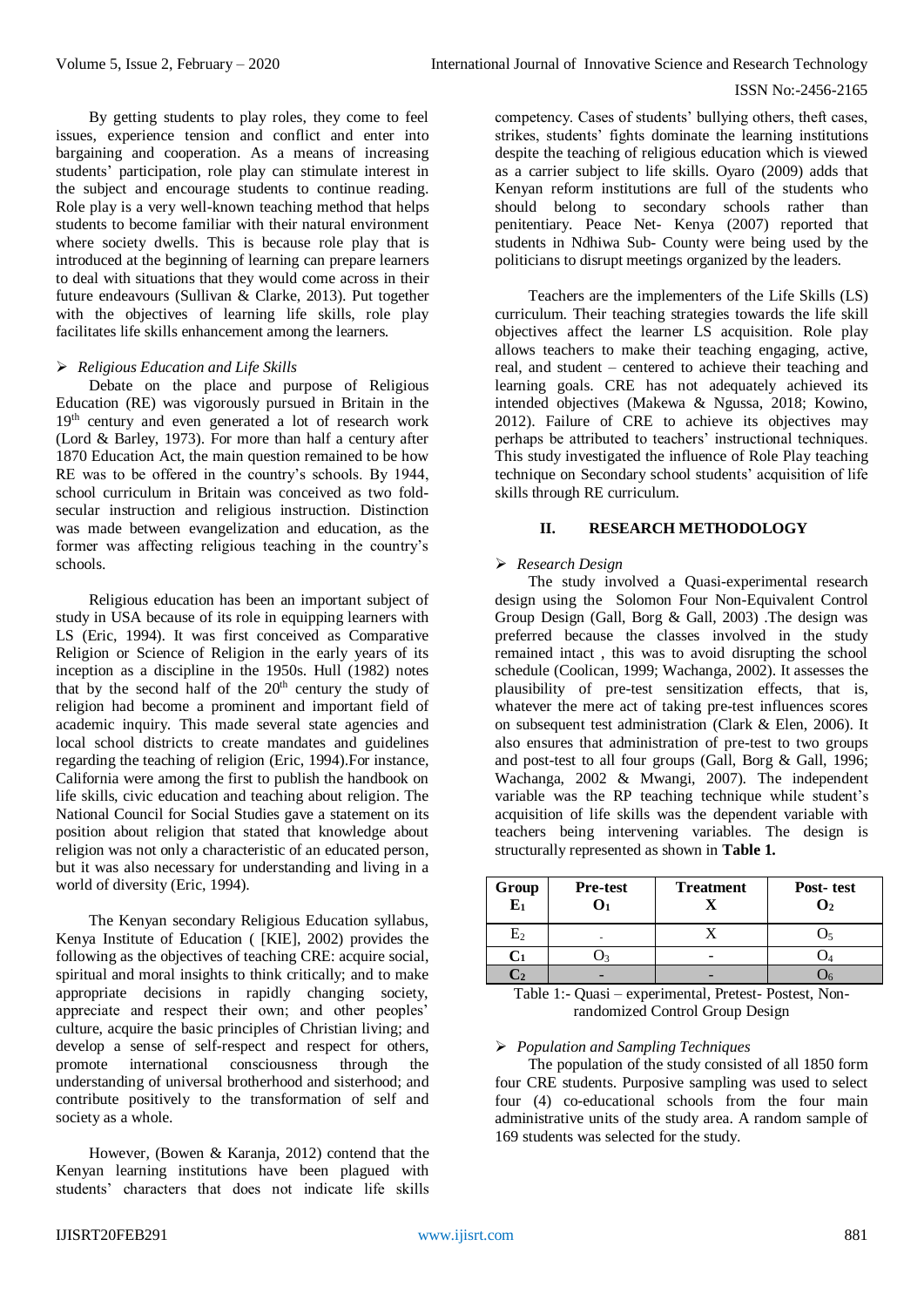#### ISSN No:-2456-2165

#### *Research Instrument*

The research instrument developed and used for the study was CRE Students Life Skills Test (CRESLST). It consisted of three parts; preliminary information of the respondents, multiple choice questions and defining issue life skills test. The CRESLST multiple choice questions and defining issue life skills test were of standard objectives adapted from past question papers of Kenya National Examinations Council. The test was used both as a pre-test and a post-test.

#### *Validity and Reliability of Research Instrument*

Validity is the degree to which results obtained from the analysis of data actually represents the phenomenon under study (Mugenda & Mugenda, 2003). The test was examined for both content and face validity. The validation was done by two CRE teachers and a team of experts at Maseno University in the department of Educational Communication, Technology and Curriculum Studies. The opinions of the experts were used to improve the instrument before its use in the actual study. Further, it was piloted for reliability.

This was to ensure that it yields consistent results or data repeatedly (Gall, Gall & Borg, 2003). The KR21 formula was used to estimate the reliability coefficient of the tool. KR21 was deemed appropriate since the test was administered once and its data was continuous (Borg &

Gall, 2003). The reliability coefficient was estimated at 0.78 which was deemed reliable given that its coefficient was above the recommended 0.7 threshold (Fraenkel & Wallen, 2000)

#### **III. RESULTS AND FINDINGS**

The research question was:

*What is the difference in life skills acquisition between students taught CRE using RP and those taught using the traditional methods?*

| Group          | N  | Mean | SD   | df | value   | O-<br>value |
|----------------|----|------|------|----|---------|-------------|
| $\mathrm{E}_1$ | 40 | 5.61 | 2.28 | 81 | $-.336$ | 738         |
| $\mathrm{C}_1$ | 43 | 5.79 | 2.52 |    |         |             |

Table 2:- Showing Comparison of Students' Life Skills Pre- test Mean Scores by Gender Categorization

The results in Table 2 indicate that the students life skills achievement mean score (M=  $5.79$ , SD=  $2.52$ ) of C<sub>1</sub> was higher than that of  $(M= 5.61, SD= 2.28)$  of  $E_1$ . The difference between the two means was however not statistically significant at .05 level (t  $(81) = 4.906$ , p $> 0.05$ ). This means that the two groups,  $C_1$  and  $E_1$  were similar before commencement of the study.

| Group | Mean Max=24 |  |
|-------|-------------|--|
|       | 141         |  |
|       |             |  |
|       |             |  |
|       |             |  |

Table 3:- Students Life Skills Post- test Mean Scores and their Standard Deviations

The mean scores of the experimental groups  $E_1$  (M= 11.41, SD= 3.73) and E<sub>2</sub> (M= 10.59, SD = 1.92) were higher than those of the control groups  $C_1$  (M= 8.20, SD = 2.89) and  $C_2$  (M= 7.49, SD= 2.22).

The results suggest that students exposed to RP perform better than their counterparts taught using traditional teaching approaches. The ANOVA test was conducted to establish whether the difference among the mean sores of  $E_1$ ,  $E_2$ ,  $C_1$  and  $C_2$  was significant.

## *ANOVA*

| <b>Scale</b> | Sum of<br><b>Squares</b> | df  | Mean<br>Square | F-<br>ratio | 0-<br>value |
|--------------|--------------------------|-----|----------------|-------------|-------------|
| Between      | 436.115                  | 3   | 145.372        | 18.950      | .000        |
| groups       |                          |     |                |             |             |
| Within       | 1227.439                 | 160 | 7.671          |             |             |
| Groups       |                          |     |                |             |             |
| Total        | 1663.554                 | 163 |                |             |             |

Table 4:- Comparison of Life Skills Post-test Mean Scores by Learning Technique

The ANOVA test results show that the difference in mean scores among the four groups  $E_1$ ,  $E_2$ ,  $C_1$  and  $C_2$  was statistically significant at the .05 level in favour of the experimental groups,  $F(3, 160) = 18.950$ , p<.05. The results of ANOVA test only show differences among a group of more than three variables, it does not reveal where the differences are. Therefore, there was need to conduct further analysis to reveal where the differences were. The Least Significant Difference (LSD) test was conducted to reveal where the differences were

| <b>Paired Group</b> | <b>Mean Difference</b> | p-value |
|---------------------|------------------------|---------|
| $E_1$ versus $E_2$  | 0.82                   | .190    |
| $E_1$ versus $C_1$  | 3.21                   | $.000*$ |
| $E_1$ versus $C_2$  | 3.92                   | $.000*$ |
| $E_2$ versus $C_1$  | 2.39                   | $.000*$ |
| $E_2$ versus $C_2$  | 3.10                   | $.000*$ |
| $C_1$ versus $C_2$  | 0.70                   | -243    |

Table 5:- LSD Multiple Comparison of Life Skills Posttest Mean Scores by Learning Approach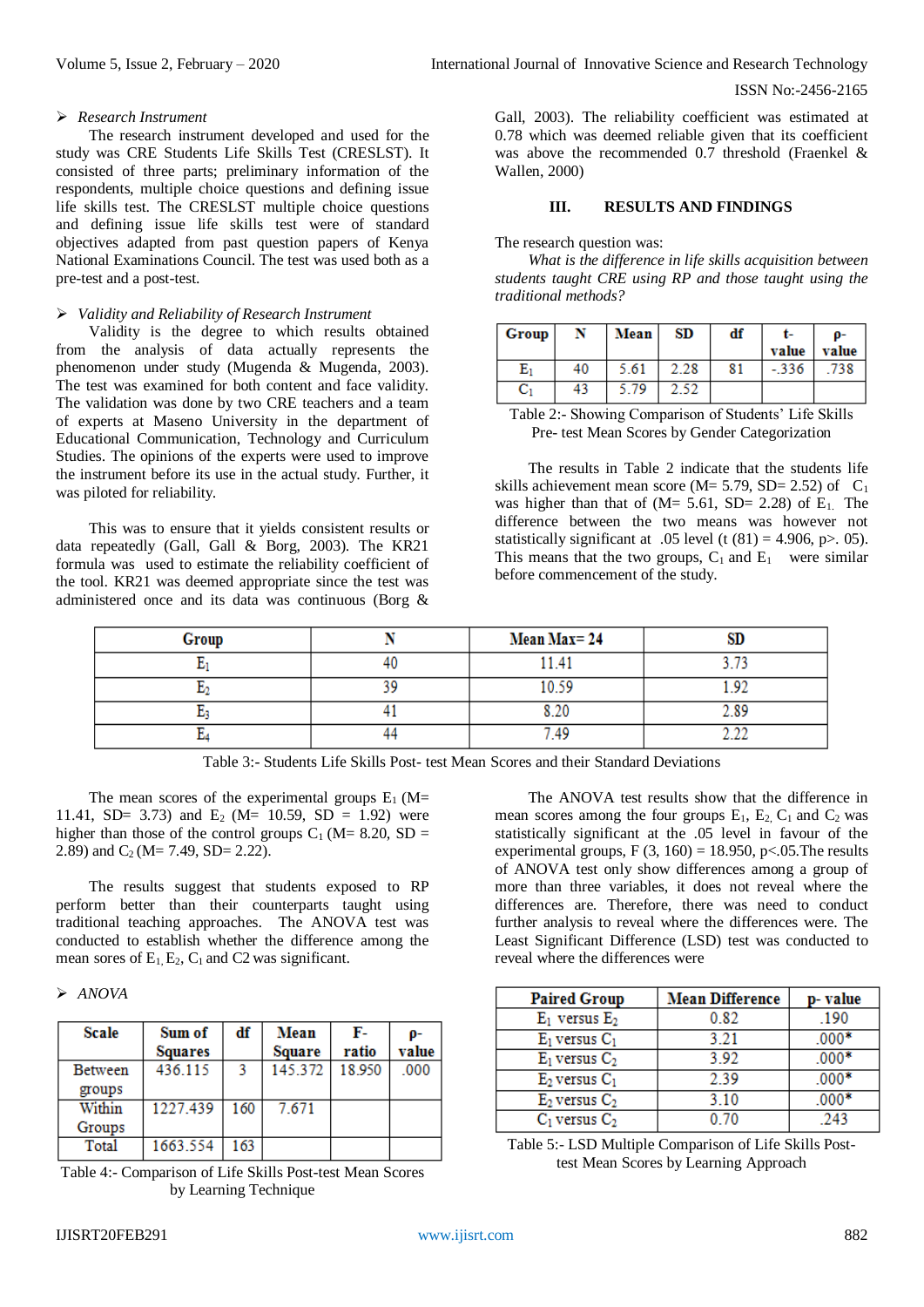The multiple comparison results reveal that there were significant differences between pair groups E1-C1 (p<.05), E1-C2 (p $< .05$ ), E2-C1 (p $< .05$ ) and E2-C2 (p $< .05$ ). However the differences between E1-E2 ( $p > 0.05$ ) and C1-C2 ( $p > 0.05$ ) were not statistically significant. Generally the experimental groups outperformed the control groups. Further analysis was conducted by comparing the mean scores of the control (C1 and C2 combined) and experimental (E1 and E2 combined) groups using the t-test to confirm the results of the ANOVA test. The comparison was conducted using the t-test.

| Group        |     | Mean | SD   | df  | value | 0-<br>value |
|--------------|-----|------|------|-----|-------|-------------|
| Experimental | 70. |      | 2.99 | 162 | 306   | $000*$      |
| Control      | 85  | -83  |      |     |       |             |

Table 6:- Showing Comparison of the Students' Life Skills Post- test Mean Scores between the Experimental and Control Groups

The test results reveal that the mean  $(M = 11.00, SD =$ 2.99) of the experimental group was higher than that (M  $=7.83$ , SD  $= 2.57$ ) of the control group. The results further reveal that the difference between the means of the two groups was statistically significant at the .05 level, in favour of the experimental group (t  $(162) = 9.306$ , p<.05).

## *Gain analysis - groups C1 and E1*

Gain analysis examines the achievement levels of E1 and C1 before and after the programme and tries to explain improvements in learning outcomes as measured by the mean scores.

| <b>Stage</b> | Scale            | Group |             |
|--------------|------------------|-------|-------------|
|              | $E1 n =$         |       | $C1 n = 43$ |
|              |                  | 40    |             |
| Pre-test     | Mean             | 5.61  | 5.79        |
|              | Standard         | 2.28  | 2.52        |
|              | Deviation        |       |             |
| Post-test    | Mean             | 11.41 | 8.20        |
|              | Standard         | 3.73  | 2.89        |
|              | Deviation        |       |             |
|              | <b>Mean Gain</b> | 5.80  | 2.41        |

Table 7:- Students' Pre- test and Post- test Mean Scores, Standard Deviations and Mean Gains by Learning Approach

The pre-test life skill mean  $(M = 5.61, SD = 2.28)$  of E1 and that  $(M = 5.79, SD = 2.52)$  of C1 were comparable before the commencement of the programme. After the treatment, the mean  $(M = 11.41, SD = 3.73)$  of E1 was higher than that  $(M = 8.20, SD = 2.89)$  of C1. The result also reveal that the mean gain of E1 ( $M = 5.80$ ) was higher that  $(M = 2.41)$ . This means that improvement in learning outcomes of the experimental group E1 was higher than that of the control group C1.

The t-test was used to establish whether the two mean gains were statistically significant as presented in Table 8.

| Group              | N  | Mean<br>Gain | <b>SD</b> | df | t-<br>value | 0-<br>value |  |
|--------------------|----|--------------|-----------|----|-------------|-------------|--|
| E1                 | 40 | 5.80         | 3.15      | 79 | 104         | $000*$      |  |
| C1                 | 41 | 2.54         | 3.95      |    |             |             |  |
| $40'$ $10'$ $10''$ |    |              |           |    |             |             |  |

\*Significant at .05

Table 8:- Difference in Mean Gain on Life Skills Test between  $E_1$  and  $C_2$ 

The t-test results show that the difference between the mean gains of E1 ( $M = 5.80$ ,  $SD = 3.15$ ) and C1 ( $M = 2.54$ , SD 3.95) was statistically significant at the .05 level, in favour of the experimental group (t (91) = 7.606, p $\lt$ .05). The experimental group thus had a higher improvement in learning outcomes as measures by the mean gain. That high improvement in the experimental group is attributed to the treatment. The results of life skill post-test analysis revealed that the difference among the means scores of groups C1, E1, C2 and E2 were statistically significant in favour of the experimental groups. On the basis of these results, the research hypothesis which stated that the difference between the life skills of students taught using RP is not statistically different from those taught using traditional strategies was rejected.

# **IV. DISCUSSION OF RESULTS**

As revealed by the mean scores between the experimental groups and their SD, RP teaching techniques improves the students' acquisition of life skills. This was in agreement with the findings of studies by (Ilori, 2001; Njoku, 2015) that effective use of learner-centred teaching approaches helps in attaining religious education learning outcomes among secondary school students. Ilori (2001) emphasized the need for RE teachers to always pay attention to the teaching approaches that caters for the needs of the students as a factor in attaining CRE learning outcomes. RP technique presupposes that students learn faster through experience. When students are exposed to making their own findings, (Njoku, 2015) contend that they gain knowledge faster, and as such knowledge is usually permanent.

The findings of this study, further, synchronized with the submission of Nelson (2002) that constructive approach to teaching yields positive attainment of desired learning outcomes. RP therefore supports the adage that says experience is the best teacher hence life skills knowledge can best be achieved from learners' experience. RP appeals to the students' conscience on the need to learn. This agrees with Njoku (2012) that effective use of teaching strategies helps the teacher to develop ethical and responsible students by encouraging them to acquire life skills required to operate in the society. RP not only exposes the students on the need to be diligent with their study but also help teachers to advocate for conducive environment that would enable effective learning to take place.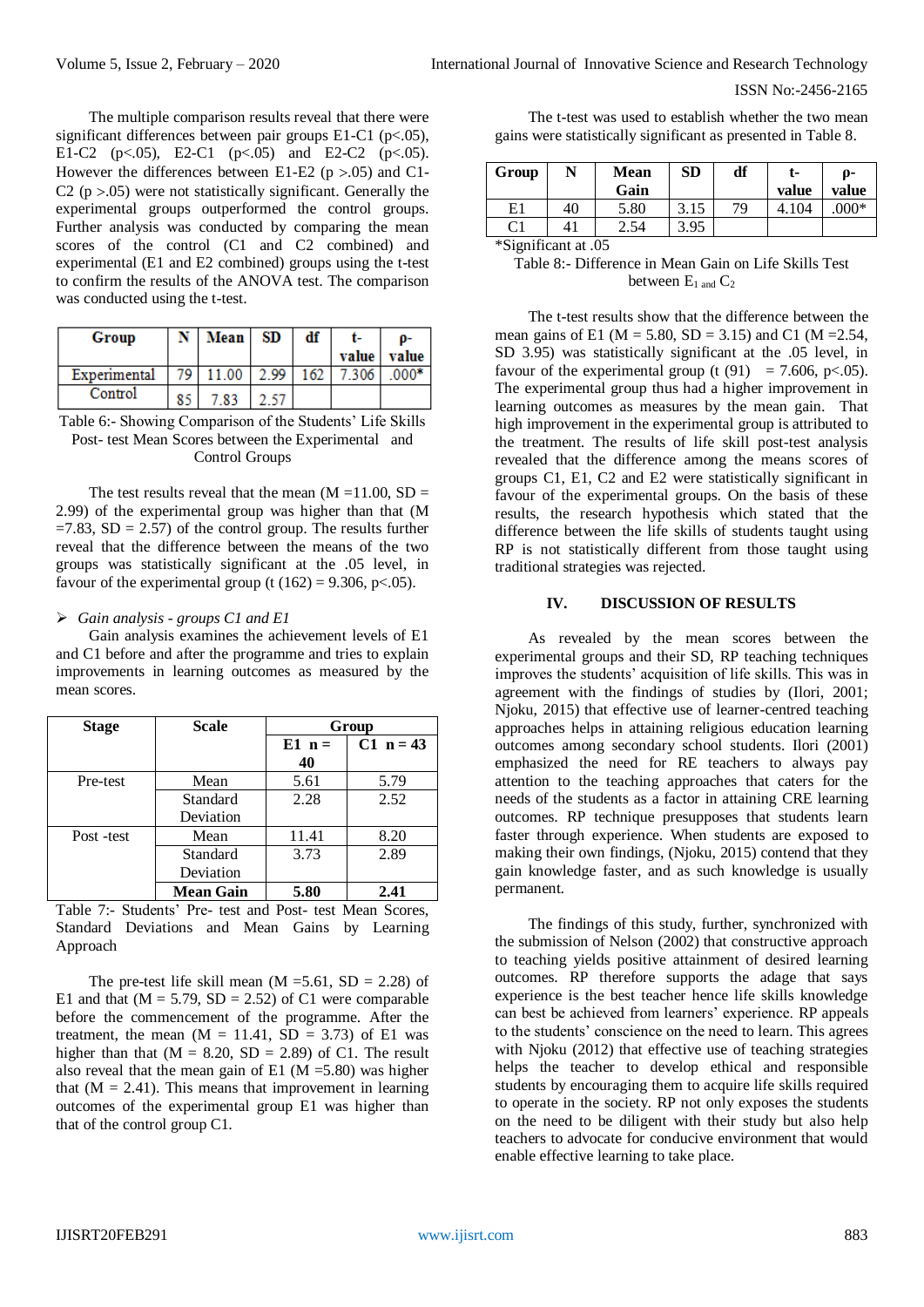ISSN No:-2456-2165

The results of this study complement the observation of Obanya (2004) that learner-centred teaching approach builds in the student good attitude, respect for others; and the aura to appreciate the society and to interact properly with the teacher thereby turning the class into a better learning environment. CRE being an abstract subject could be discussed and understood better if the students are given the opportunity to share ideas and different views on conflicting issues. Furthermore, constructive teaching methods according to Njoku (2002) increases students' self – esteem, motivation and empathy.

Contrary to the findings of this study, the report of a study by Dinama (2013) showed that teachers are aware that they need a strong pedagogical and content knowledge in the teaching of religious education but they hardly practice the same. The study recommends the need for teachers to be professionally, culturally and religiously competent in religious education classrooms in order to deal with differences an effective and constructive way. Njoku (2013) supports this argument because students could be different in terms of who are hyperactive, socially inhibitive or those who are average academically relative to their classmates. However, the environment in most of religious education classrooms privilege the teachers' knowledge over those of students rather than emphasize the extent to which students are enabled to become independent learners who are empowered.

## **V. CONCLUSION AND RECOMMENDATION**

In conclusion, if teachers of RE effectively make use of RP while teaching, they would increase the students' life skills competency, thereby attaining the desired objectives. Effective application of RP would in addition provide opportunities for the learners' interpersonal and personal life skills development. It would also imbue the learners with the experiences that would warrant future success as in any endeavour of their life. Imperatively appropriate application of RP as a teaching Technique is a key factor in attaining RE learning outcomes among secondary school students in Ndhiwa Sub- County, Kenya.

#### **REFERENCES**

- [1]. Alabsi, T. A. (2016). The Effectiveness of Role Play Strategy in Teaching Vocabulary.
- [2]. Altun, M. (2015). Using Role Play Activities to Develop Speaking Skills. A case Study in the Language Classroom. Conference paper given at Ishik University, April 26-27, 2015
- [3]. Bowen, M., & Karanja, R. (2012). Student indiscipline and Academic Performance in Public Secondary schools in Kenya. Day Star University Working Paper Series, Number DU/2012/002.
- [4]. Dinama, B. (2013). Pedagogical knowledge of Religious Education teachers in Botswana in junior secondary schools. Journal of Social Sciences and Humanities. Vol. 4 (3), pp. 443 -452.
- [5]. Erick, D. (1994). Religion in the Social Studies Curriculum. Evangelical Alliance Report, 200[7.http://www.eric.digest.org/1994/religion.htm](http://www.eric.digest.org/1994/religion.htm)
- [6]. Fraenkel, J. R., & Wallen N.E. (2000).How to design and evaluate research in education. New York: mc Graw-Hill
- [7]. Gall. M. D., Borg, W. R. & Gall, J. P. (1996). Education Research: An Introduction (6<sup>th</sup>edition). New York: Longman Inc.
- [8]. Hull, J. (1982). New Directions in Religious Studies. Tylor and Frances (Printers) Ltd. Basingstoke, England.
- [9]. Ilori, I. (2001). New approaches to the teaching of CRS in post-secondary institution. Journal of Oyo state college education. Vol 1(1), pp1-16.
- [10]. KICD, (2006). Secondary Religious Education Teachers' handbook. Kenya Institute of Education, Nairobi, Kenya.
- [11]. Kowino, J. O., Kochung, E. J.,& Agak, J. O. (2012).The Perceived Discrepancy Between the Teaching of Christian Religious Education and Acquisition of Social Relating Skills Amongst Secondary School Students in Kisumu East District, Kenya. International Educational Research Journal. Vol.2. ( 5), pp 1154-1160.
- [12]. Lord, E., & Barley, (1973). A reader in Religious and Moral Education. SCM Press Limited. Great Britain.
- [13]. Mugenda, G., & Mugenda, M. (2003).Research Methods. Quantitative and Qualitative Strategies. Acts Press. Nairobi.
- [14]. Mwaka, M., Nabwire, V. K., & Musamas, J. (2014).Essentials of Instruction. A Handbook for School Teachers. Moi University Press. Eldoret-Kenya.
- [15]. Mwalulu, J. (2007, October 5). Africa today magazine. London. Africa today Magazine.
- [16]. Nivedita, G., & Singh, B. (2016). Life Skill Education: Needs and Strategies. Scholarly Research Journal for Humanity & English Language. Vol 3(16), pp. 3800-3806.
- [17]. Njoku, N.C (2012). Factors that negate students' attitudes to the study of CRK in senior secondary schools in Ebonyi state. Inkenga international Journal of Institute of African Studies. Vol 14 (1), pp. 253- 260
- [18]. Njoku, N. C & Njoku, D. I. (2015). Attaining Christian Religious Studies learning outcomes through effective teaching methods among secondary school pupils in South East Geo – Political Zone of Nigeria. International Journal of Education, Learning and Development. Vol. 3 (8), pp. 9- 16.
- [19]. Obanya, P. (2004). Teaching methods across the curriculum. London: Collins International Publishers
- [20]. Otewa, J. (2016). Constructivism in teacher preparation in Kenya. Account and Financial Management Journal. Vol. 1 (5), pp. 308-317
- [21]. Oyaro, K. (2009, April 4). Kenyan Moral at crossroad. Daily Nation Newspaper, pp.20. Nairobi. Nation Media Group.